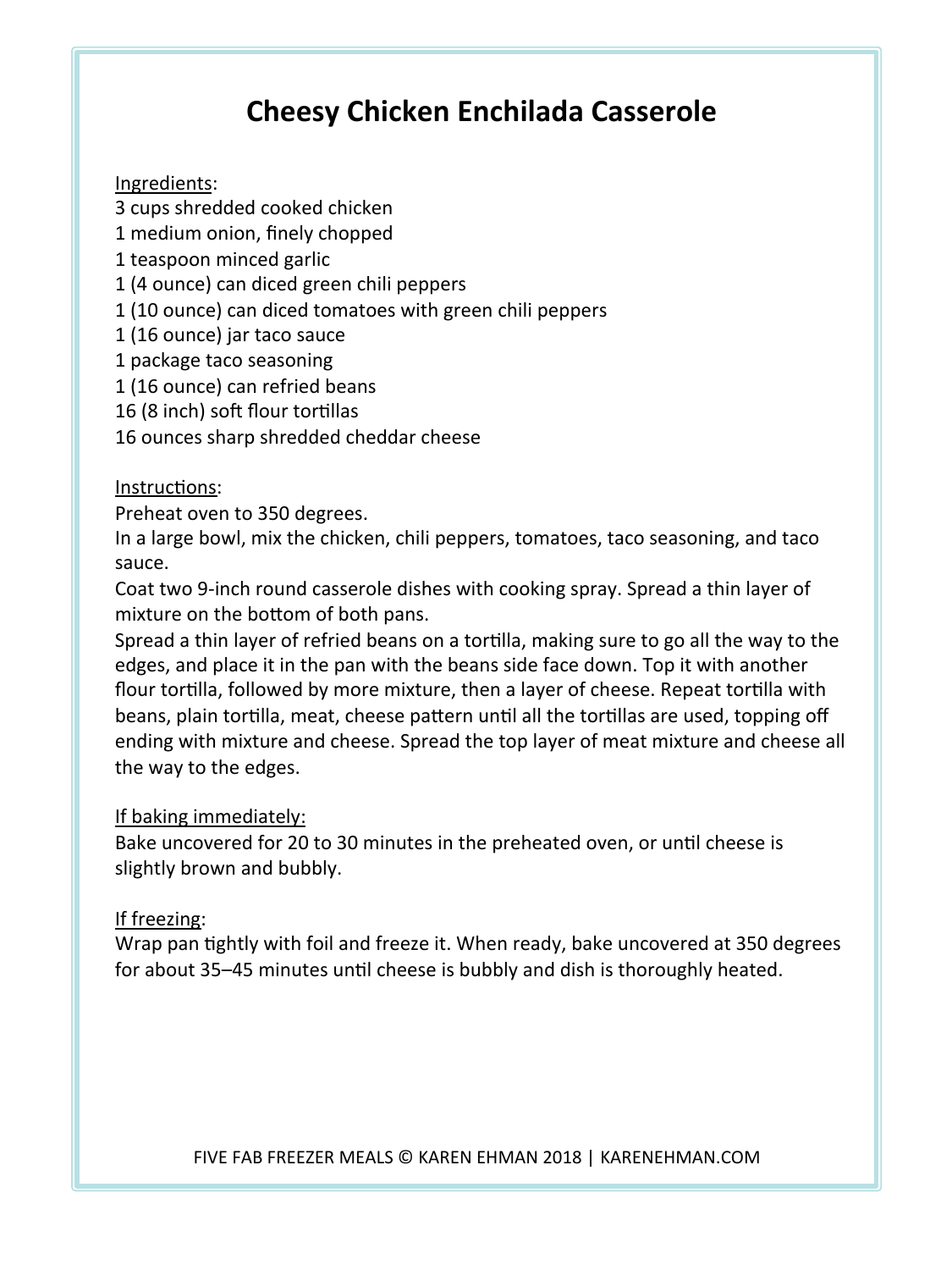## **Creamy 
 Tetrazzini**

### Ingredients:

- 1 (12 ounce) package spaghetti pasta
- 1 (14.5 ounce) can chicken broth
- 3 cups cooked, chopped cooked chicken or turkey
- 2 cups chopped ham
- 2 cans cream of chicken soup
- 2 cups sour cream
- 8 ounces fresh sliced mushrooms
- $\frac{1}{2}$  cup (1/2 stick) butter
- 2 tablespoons olive oil
- 3 cups grated sharp cheddar cheese
- % cup grated Parmesan cheese (fresh is best)
- 1/8 teaspoon ground pepper
- 1 teaspoon salt

### Instructions:

Sauté mushrooms in olive oil and butter until tender. Season with salt and pepper. Cook pasta 6–8 minutes, until al dente. Drain and rinse with cold water.

In a large bowl, mix soup and sour cream. Stir in can of chicken broth. Add in mushrooms and blend well. Add meats, pasta, and cheddar cheese. Stir until well combined. 

Spray two  $9 \times 13$  inch pans with cooking spray and spread tetrazzini in. Sprinkle Parmesan on top of casserole. Cover with foil.

### If baking immediately:

Bake at 350 degrees for 40-50 minutes or until heated through.

## If freezing:

Wrap tightly in foil and freeze. The day before cooking, place tetrazzini in the fridge to thaw. Bake, covered, 45–60 minutes, or until thoroughly heated. If tetrazzini is partially frozen, allow more cooking time.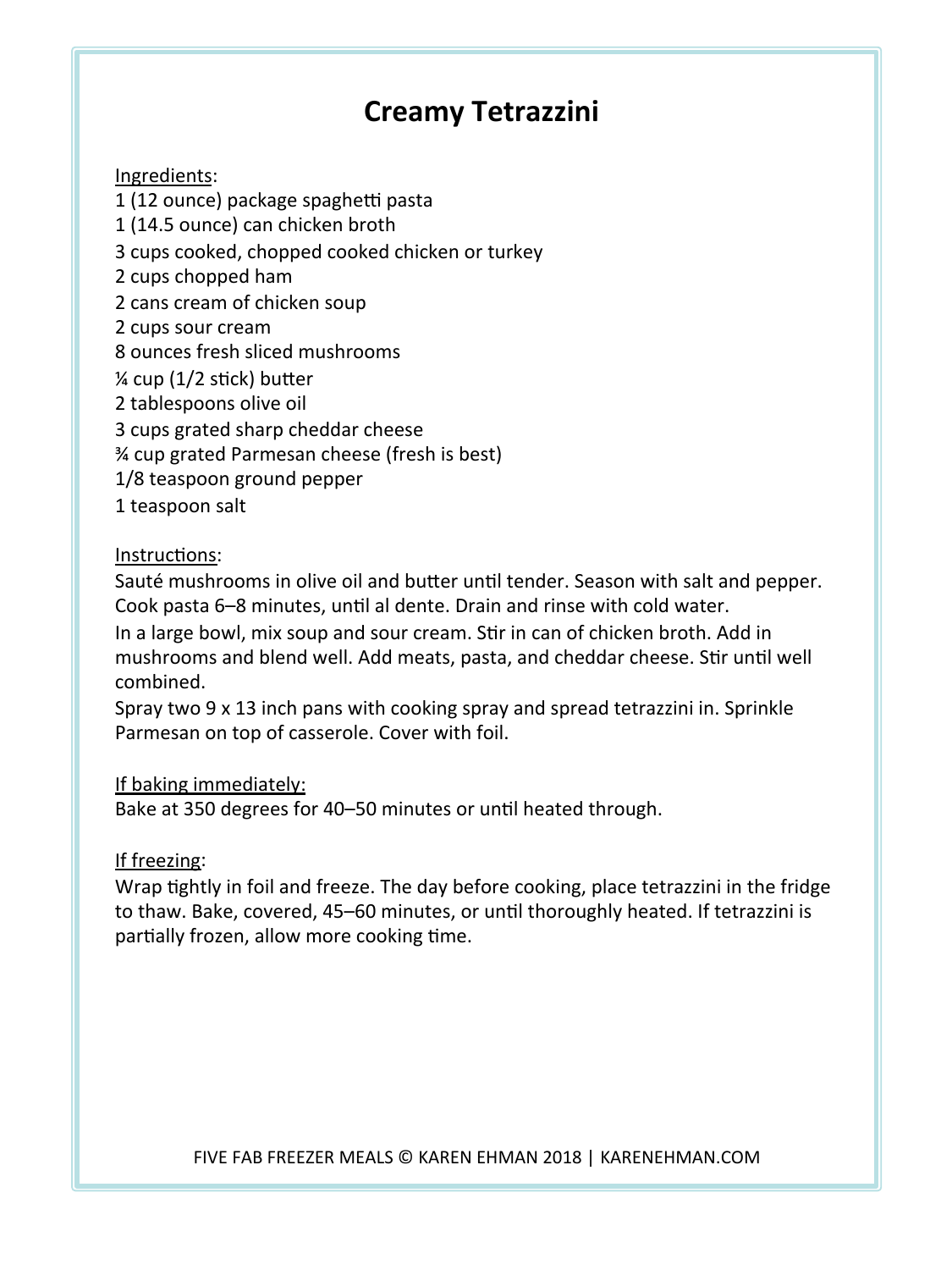## **Broccoli and Swiss Quiche**

#### Ingredients:

5 
 eggs, 
 lightly 
 beaten 
  $\frac{1}{2}$  cup whole milk  $\frac{1}{2}$  cup half and half % cup frozen broccoli flowerets, diced 1<sup>1</sup>/<sub>2</sub> cup Swiss cheese, shredded  $\frac{1}{4}$  cup green onion, chopped % teaspoon salt ⅛ 
 teaspoon 
 pepper 
 One 9-inch refrigerated piecrust

#### If baking immediately:

mix all ingredients, but crust, in a large bowl. Roll crust in a pie pan. Pour mixture into crust. Bake at 350 degrees for 50–60 minutes, or until a knife comes out clean. Allow quiche to sit for 10-15 minutes before cutting.

#### If freezing:

Add all of the ingredients to a gallon ziplock bag and combine. Remove excess air, seal, and freeze. Place bag with egg mixture inside another ziplock bag to prevent freezer burn.

Print cooking instructions and place it between the two bags. Store flat to speed up defrosting. Make sure to freeze the piecrust too.

### Instructions for cooking from frozen:

Thaw quiche bag and piecrust in refrigerator for approximately 24-36 hours. Roll crust in a pie pan. Pour mixture into crust.

Preheat oven to 350F. Bake uncovered for approximately 60-70 minutes or until an inserted knife comes out clean. The top should be lightly brown. Allow quiche to sit for 10–15 minutes before cutting.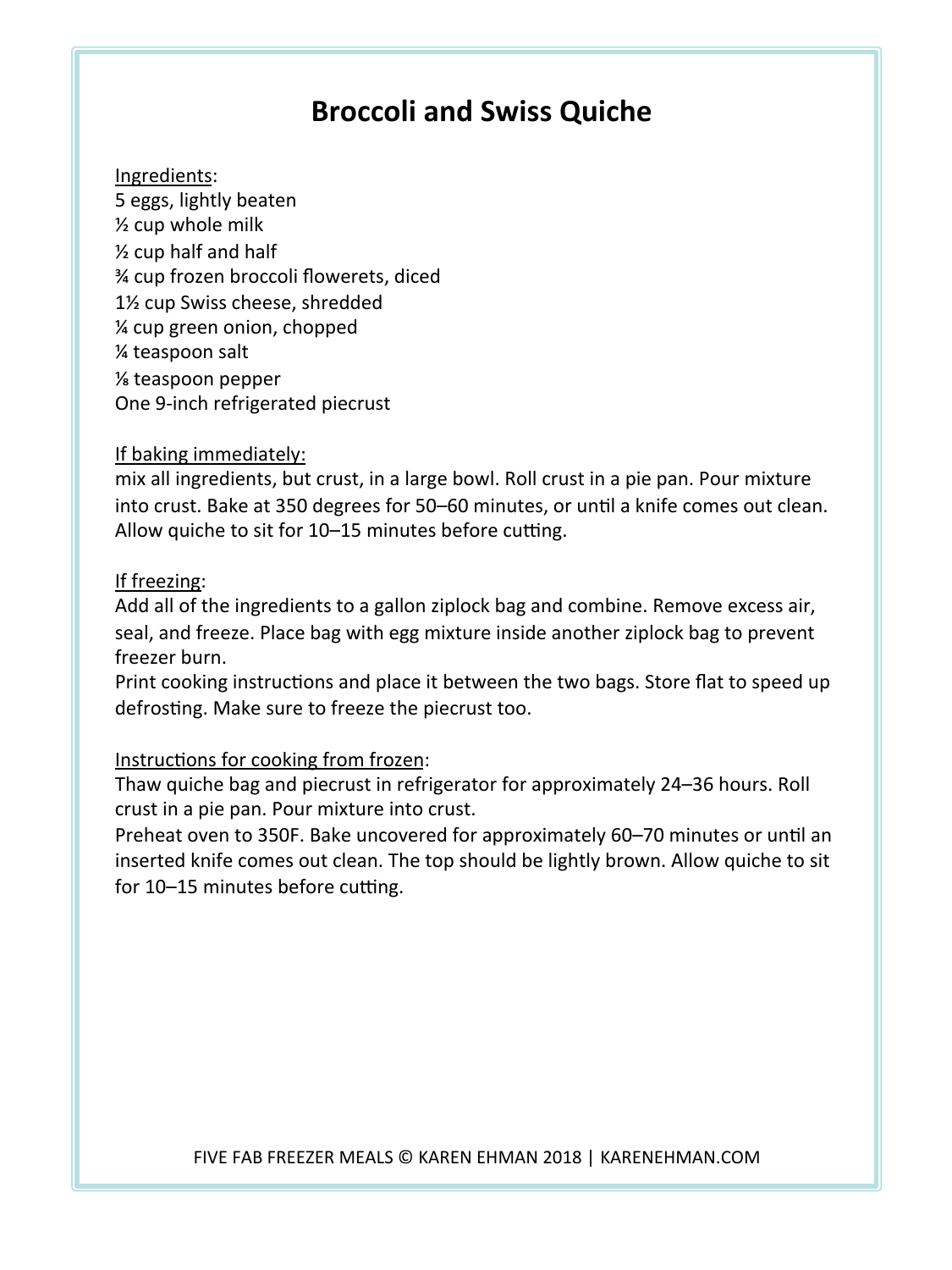## **Potato and Cheese Stuffed Barbeque Meatloaf**

#### Ingredients:

2 pounds lean ground beef 3 slices white bread, torn into small pieces 2 eggs, lightly beaten **1/<sub>2</sub>** cup Dijon mustard 1 teaspoon salt 1/8 teaspoon black pepper  $\frac{1}{2}$  cup finely minced onion  $1\frac{1}{2}$  cup (8 ounces) shredded sharp cheddar cheese 1% cup frozen shredded hash brown-style potatoes 1<sup>1</sup>/<sub>2</sub> c. barbecue sauce, divided wax paper

#### Instructions:

Mix beef, bread, eggs, mustard, salt, pepper, and onion with  $\frac{3}{4}$  cup of barbeque sauce. Pat mixture out on a large piece of wax paper to form a 10 x 12 inch rectangle. Sprinkle potatoes and cheese over the meat. Roll up jelly-roll style starting at the short end and lifting paper as you go. Seal seam well and place seam side down in a  $9 \times 13$  inch pan that has been sprayed with cooking spray. Pour remaining barbecue sauce over the top.

#### If baking immediately:

Bake at 350° for one hour, making sure no more pink remains in the center. Baste with additional sauce, if desired.

#### If freezing:

Do not cover with additional sauce. Place meat roll on a large piece of plastic wrap and roll up, securing tightly. Wrap again in a layer of foil. Freeze. Thaw in the fridge for 24 hours. Remove from foil and plastic wrap and place in a  $9 \times 13$  inch pan that has been sprayed with cooking spray. Cover with additional barbecue sauce. Bake, uncovered at 350 degrees for an hour, making sure no more pink remains in the center. Baste with additional sauce, if desired.